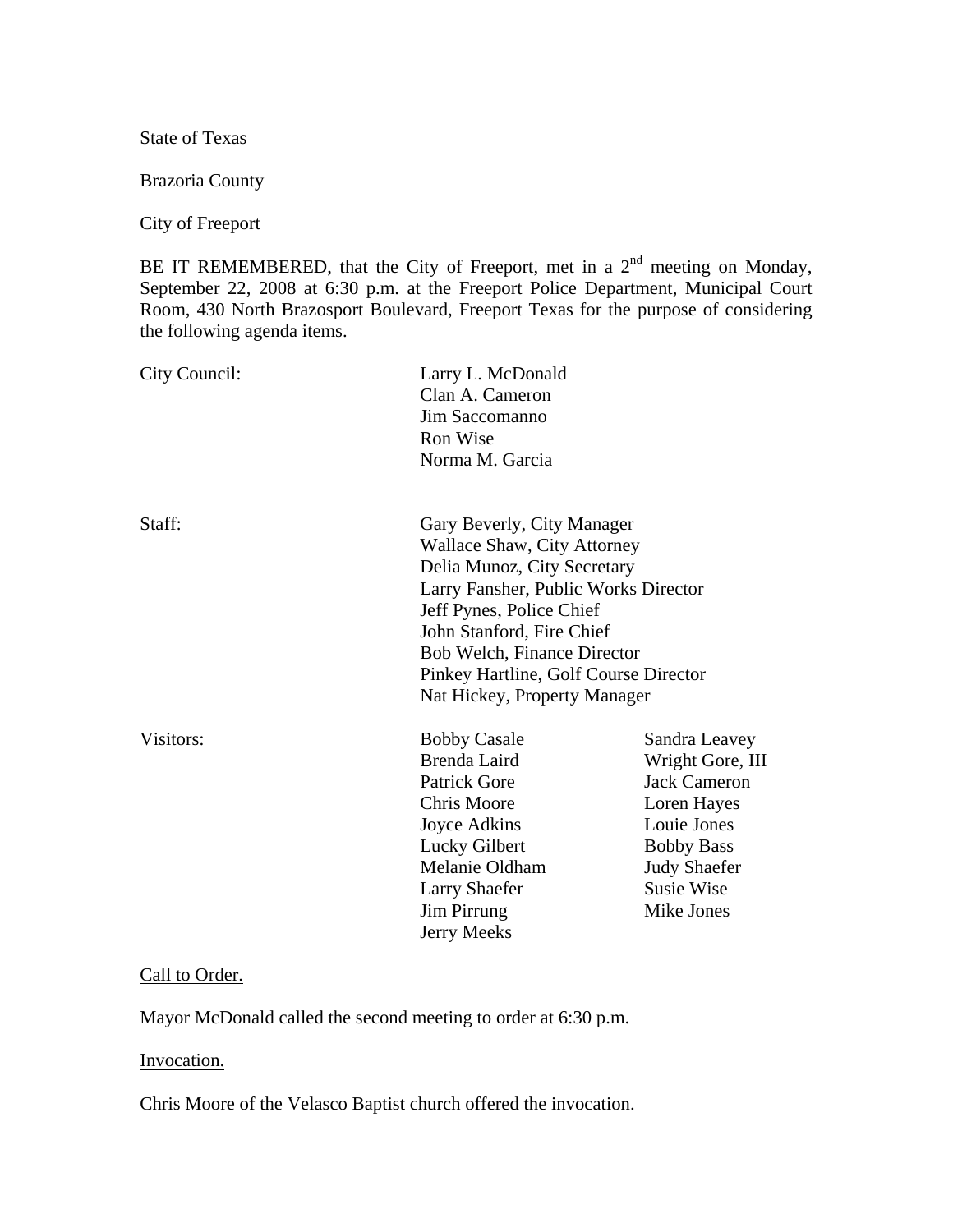# Pledge of Allegiance.

Mayor McDonald led the Pledge of Allegiance.

## Consideration of the approval of the September 8th, 2008 Council Minutes.

On a motion by Councilman Cameron, seconded by Councilman Saccomanno, with all present voting "aye", Council unanimously approved the September 8<sup>th</sup>, 2008 Council Minutes.

## Attending Citizens and Their Business.

Joyce Adkins of 102 North Ave. C, would like to see the City separate itself from the churches. There should be a clear separation of Churches and State.

Loren Hayes of 1531 West 2nd , commended the city and staff regarding the clean up of Hurricane Ike.

Bobby Casale of 135 Snapper Lane addressed Councilman Garcia if she had contacted anybody about the power at Bridge Harbor Subdivision. She answered yes. He asked her to visit Bridge Harbor's devastation of the Hurricane Ike.

Judy Shaefer from Angleton thanked Mayor McDonald and Chief Pynes for bringing in the Point of Destination (POD) site to Freeport. She was able to get ice.

Consideration of the approval of Ordinance No. 2008-2209 adopting a budget for fiscal year 2008-2009 for the City of Freeport.

Councilman Wise stated that due to Hurricane Ike and other circumstances, the delay of the budget is a situation beyond control of the City and it shall be acted as soon as practicable.

On a motion by Councilman Wise, seconded by Councilman Cameron, with all present voting 3 to 2, council approved to delay Ordinance No. 2008-2209 adopting a budge for fiscal year 2008-2009 for the City of Freeport. Councilman Saccomanno and Councilwoman Garcia opposed.

Consideration of the approval of Ordinance No. 2008-2210 adopting a tax rate for fiscal year 2008-2009 for the City of Freeport.

This item was tabled.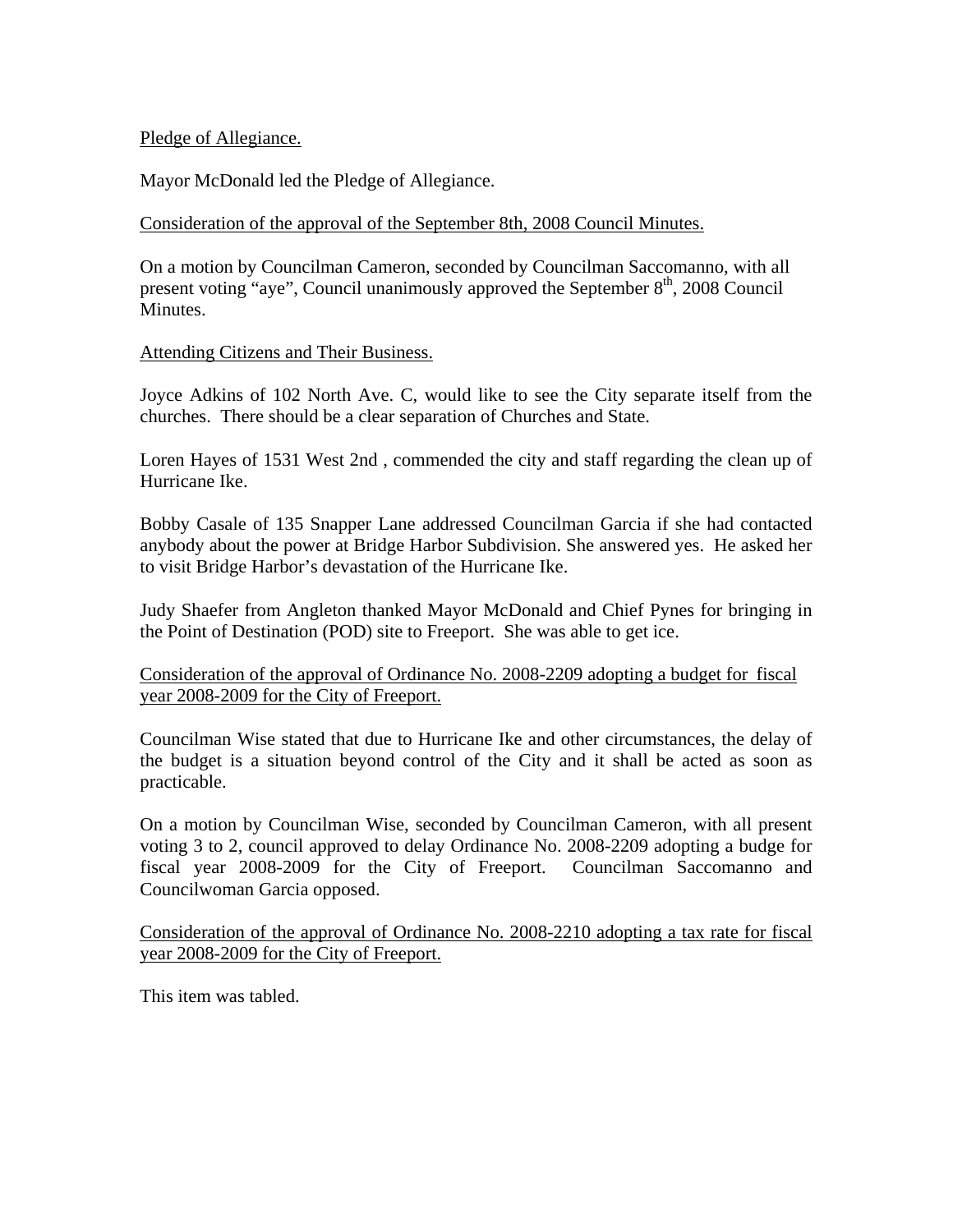Consideration of the approval of authorizing the Mayor to sign an Interlocal Agreement between the City of Freeport , Texas and Ector County, Texas to participate in the Ector County's Cooperative Purchasing Program.

On a motion by Councilman Cameron, seconded by Councilman Wise, with all present voting "aye", Council unanimously approved authorizing the Mayor to sign an Interlocal Agreement between the City of Freeport, Texas and Ector County, Texas to participate in the Ector County's Cooperative Purchasing Program for disposing eight liners machines.

Consideration of the approval of Ordinance No. 2008-2211 granting a Specific Use Permit of Block 78, Lot 4 Freeport Townsite, known locally as 517 West Second Street, as a Liquor Store to be operated by Emma S. Covarrubias.

On a motion by Councilman Cameron, seconded by Councilman Wise, with all present voting "aye", Council unanimously approved Ordinance No. 2008-2211 granting a Specific Use Permit of Block 78, Lot 4 Freeport Townsite, known locally as 517 West Second Street, as a Liquor Store to be operated by Emma S. Covarrubias.

Consideration of the approval of authorizing the Mayor to vote for the Texas Municipal League International Risk Pool Board of Trustees Election.

On a motion by Councilman Wise, seconded by Councilman Cameron, with all present voting "aye", Council unanimously approved authorizing the Mayor to vote for the Texas Municipal League International Risk Pool Board of Trustees Election.

Consideration of the approval of designating a City representative and an alternate to the Houston Galveston Area Council 2009 General Assembly.

On a motion by Mayor McDonald, seconded by Councilman Wise, with all present voting "aye" Council unanimously approved to designate Councilman Cameron to the Houston Galveston Area Council 2009 Assembly and Councilman Wise as an alternate.

Consideration of the approval of authorizing the Mayor to Sign a Memorandum of Understanding between the signatory agencies of the Southeast Texas Police Chiefs Association and Law Enforcement Entities within Southeast Texas, setting standards for handling, communicating and safety resolving a police pursuit.

On a motion by Councilman Cameron, seconded by Councilman Wise, with all present voting "aye", Council unanimously approved authorizing the Mayor to Sign a Memorandum of Understanding between the signatory agencies of the Southeast Texas Police Chiefs Association and Law Enforcement Entities within Southeast Texas, setting standards for handling, communicating and safety resolving a police pursuit.

Consideration of the approval of authoring the Mayor to sign a 2008-2009 Fiscal Year Interlocal Agreement between Brazoria County and the City of Freeport for street work.